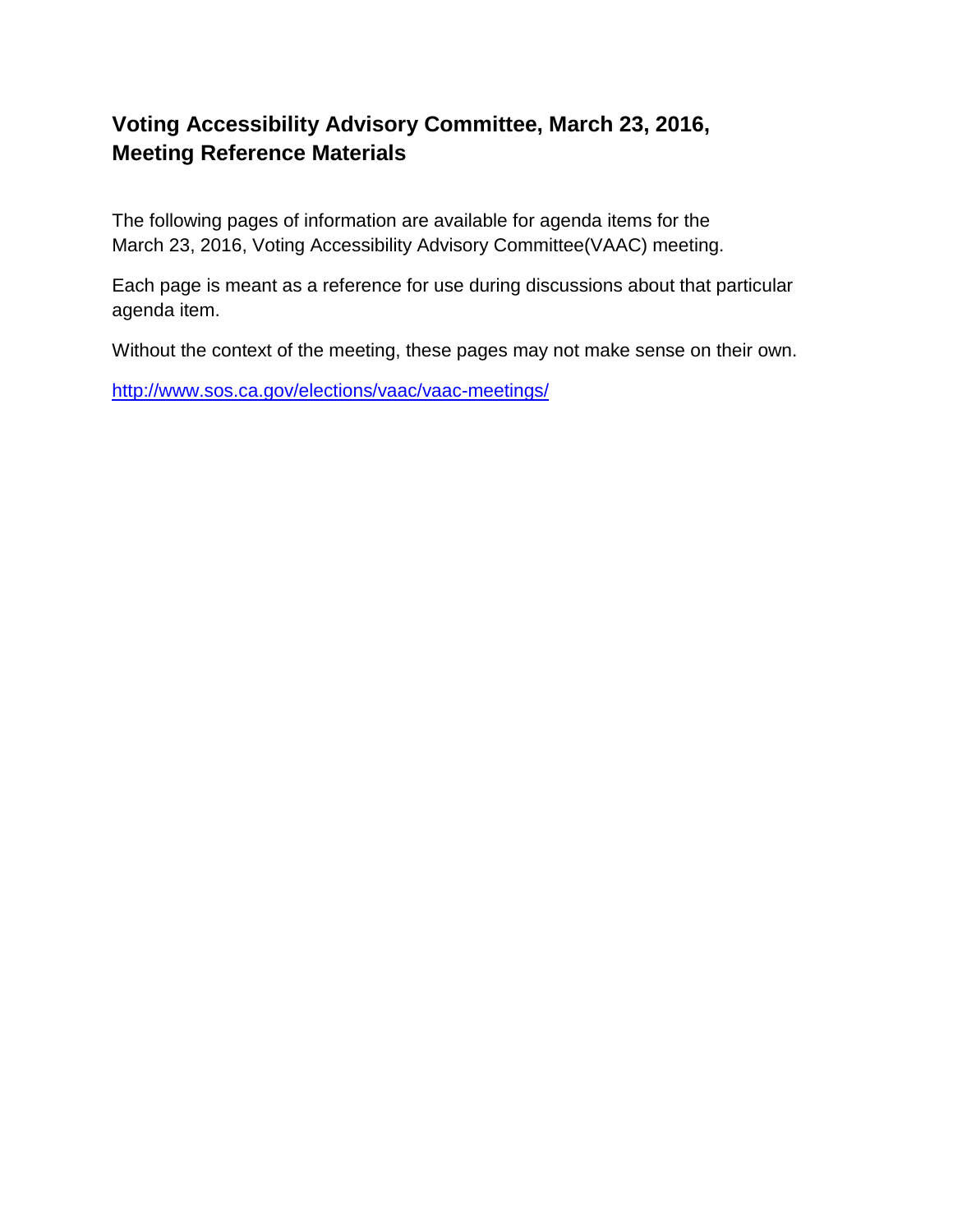## **Item 3. The Role of the VAAC**

The following is the newly updated code section related to the role and responsibility of the VAAC, as created under Assembly Bill 683, passed in 2015:

### **Elections Code section 2053(b)**

The committee shall serve in an advisory capacity to the Secretary of State and shall do all of the following:

- 1) Establish guidelines for reaching as many voters with disabilities as practical.
- 2) Make recommendations for improving the availability and accessibility of election materials, including, but not limited to, sample ballots, voter information pamphlets, and vote-by-mail ballots, and their delivery in print or alternative formats to voters with disabilities.
- 3) Increase the distribution of public service announcements identifying the availability of election materials for voters with disabilities at least 45 days before any federal, state, and local election.
- 4) Make recommendations for improving the accessibility of election materials made available on Internet Web sites that are in compliance with the most current, ratified standards under Section 508 of the federal Rehabilitation Act of 1973 (29 U.S.C. Sec. 794d), as amended, and the Web Content Accessibility Guidelines 2.0 adopted by the World Wide Web Consortium for accessibility.
- 5) Promote the Secretary of State's toll-free voter registration telephone line for citizens needing voter registration information, including information for individuals with disabilities, and the California State Library and regional library services for individuals who are unable to read conventional print due to a visual, intellectual, learning, physical, or any other disability.
- 6) Make recommendations for providing voters with disabilities the same access and participation as is provided to other voters who are not disabled, including the ability to vote privately and independently.
- 7) Establish subcommittees to further the scope and purposes of the committee as they relate to improving voter services and access for individuals with disabilities, including, but not limited to, visually impaired voters and deaf or hard of hearing voters.
- 8) Promote the use of plain language and alternative formats for election materials.
- 9) Make recommendations for materials to train poll workers on issues related to serving voters with disabilities and providing accessible voting locations.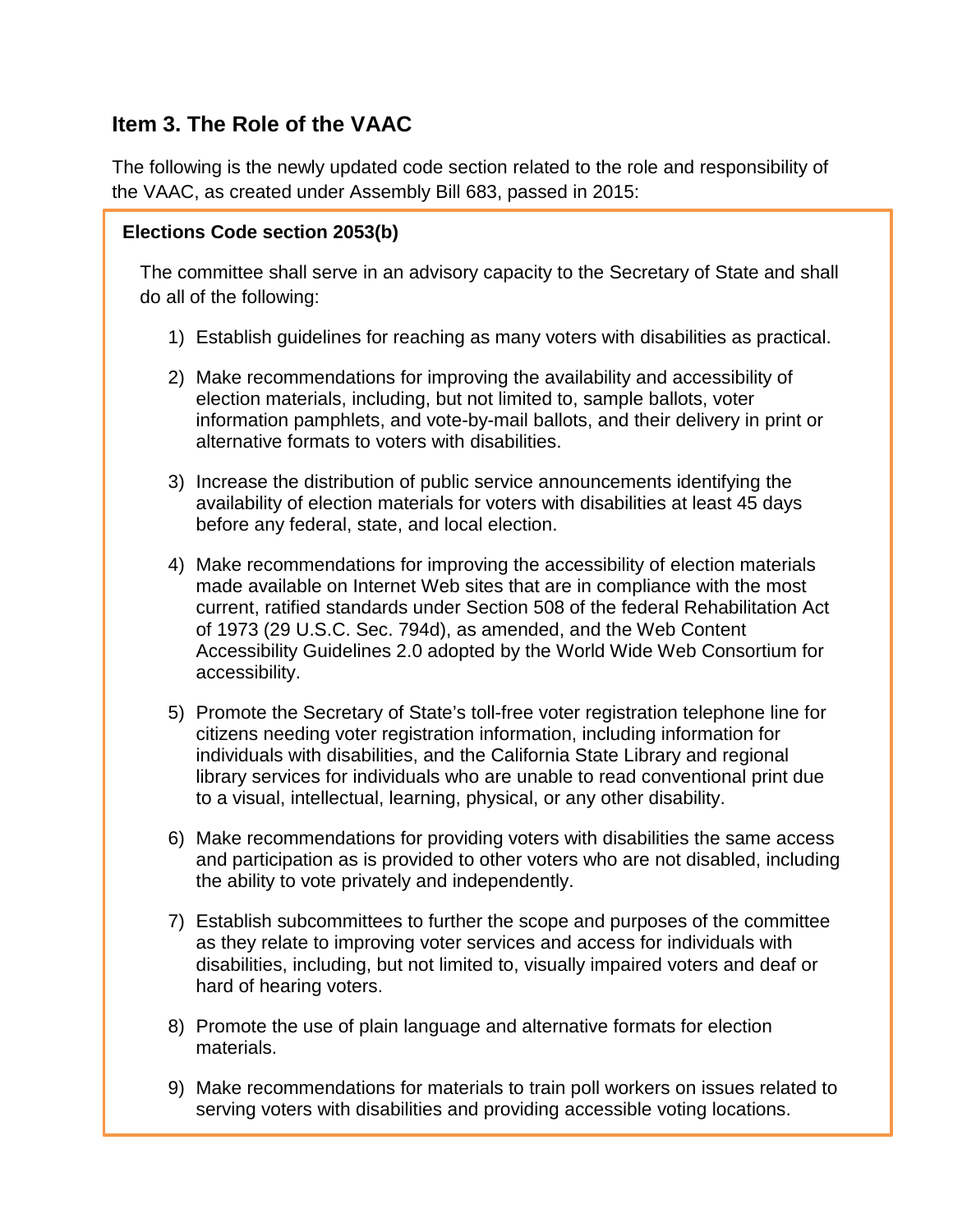## **Item 4. Future Meeting Dates and Logistics**

Voting Accessibility Advisory Committee (VAAC) Proposed 2016 Meetings

- Wednesday, May 25, 2016 at 1:00 p.m.
- Wednesday, July 27, 2016 at 1:00 p.m.
- Wednesday, September 28, 2016 at 1:00 p.m.
- Wednesday, November 23, 2016 at 1:00 p.m.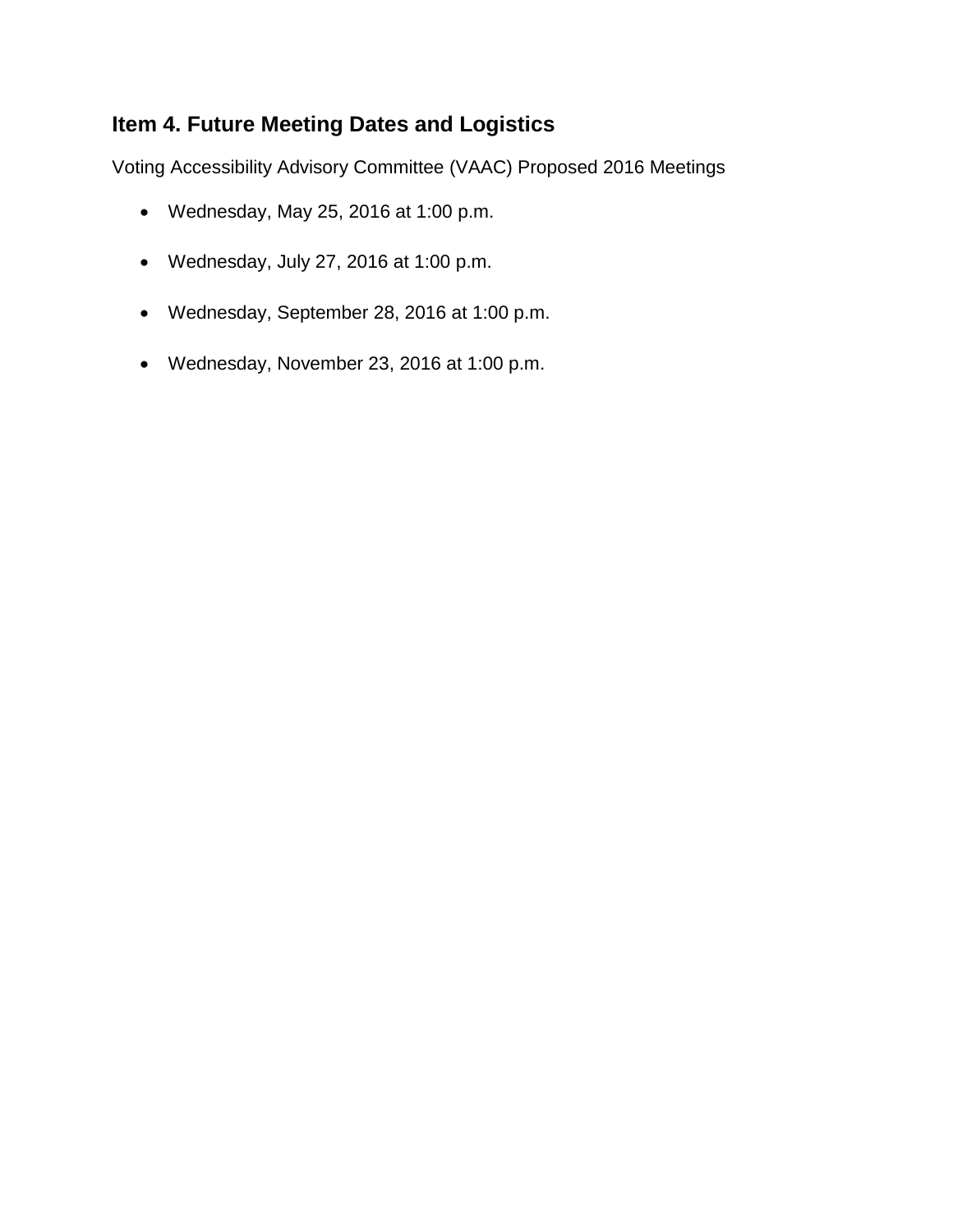# **Item 5. Polling Place Accessibility – Surveyor Training and Guidelines**

#### **See attached:**

Department of Rehabilitation's "Recommended Modifications to the Polling Place Accessibility Guidelines" (16 pages)

### **For further information, please see the following documents:**

"Polling Place Accessibility Guidelines (2014)" (44 pages) [http://elections.cdn.sos.ca.gov/polling-place-accessibility/guidelines/entire](http://elections.cdn.sos.ca.gov/polling-place-accessibility/guidelines/entire-guidelines-april-2014.pdf)[guidelines-april-2014.pdf](http://elections.cdn.sos.ca.gov/polling-place-accessibility/guidelines/entire-guidelines-april-2014.pdf)

#### **and**

"Polling Place Accessibility Checklist" (41 pages) [http://elections.cdn.sos.ca.gov/polling-place-accessibility/checklist/appendix-b](http://elections.cdn.sos.ca.gov/polling-place-accessibility/checklist/appendix-b-complete.pdf)[complete.pdf](http://elections.cdn.sos.ca.gov/polling-place-accessibility/checklist/appendix-b-complete.pdf)